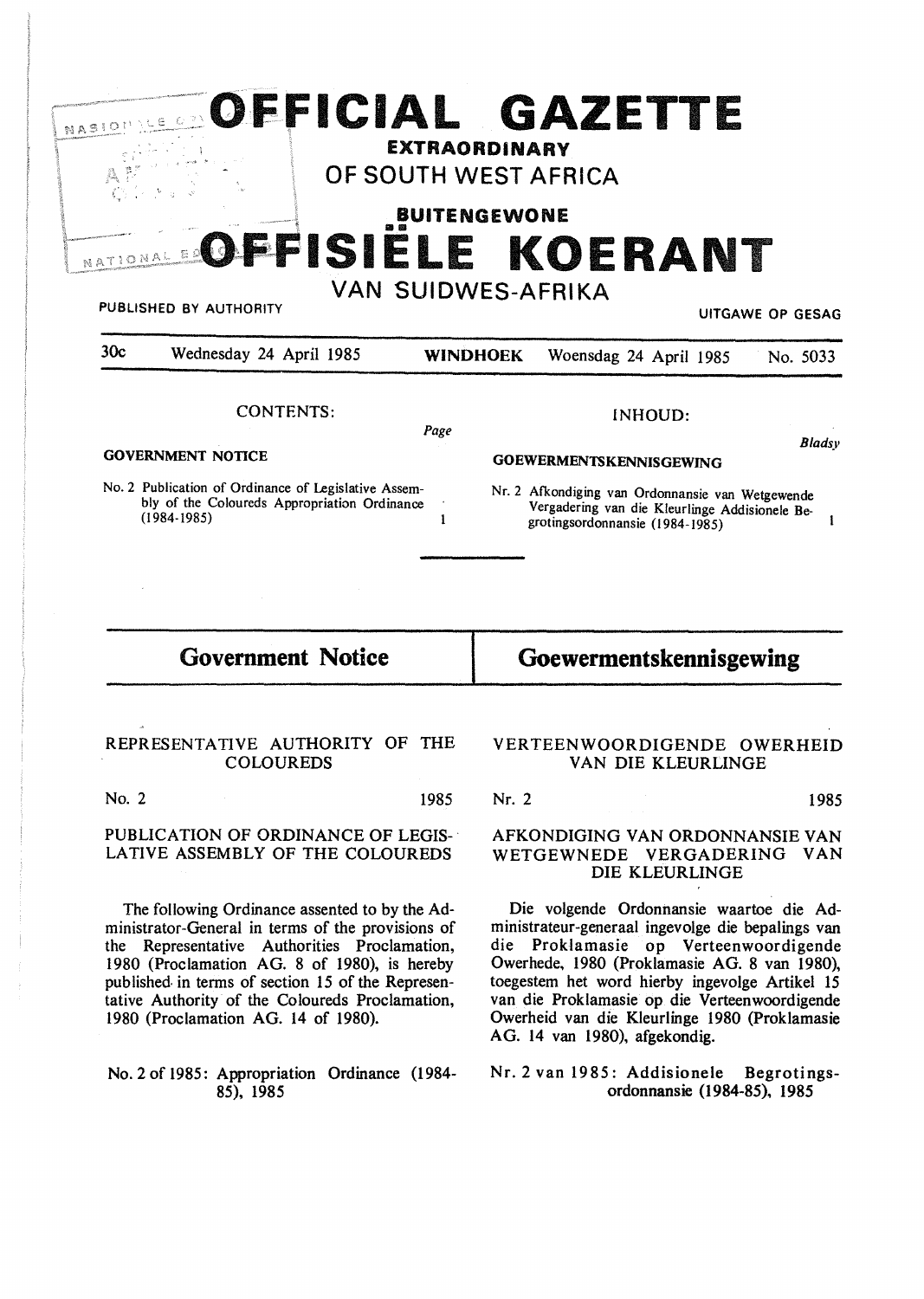No. 2 1985

*(Assented to by the Administrator-General on 28 March 1985)* 

*(Afrikaans text signed)* 

# **ORDINANCE**

### **To appropriate an additional amount of money for the administration of the affairs of the Coloureds during the rmancial year ending 31 March 1985.**

BE IT ORDAINED by the Legislative Assembly of the Coloureds, as follows:-

Appropriation of additional amount of R1 488 313 for administration of affairs of Coloureds.

and provide a start

!. Subject to the provisions of the Representative Authorities Proclamation, 1980 (Proclamation AG. 8 of 1980), the additional amounts of money set out in the Schedule are hereby appropriated, as a charge to the Revenue Fund of the Representative Authority of Coloureds, for the administration of the affairs of the Coloureds during the financial year ending 31 March 1985.

Short title.

 $\label{eq:1} \begin{aligned} \mathcal{C}(\mathbf{x}) = \mathcal{C}(\mathbf{x}_\mathbf{x}) \mathcal{E}(\mathbf{x}) \end{aligned}$ 

.<br>S

2. This Ordinance shall be called the Additional Appropriation Ordinance (1984-85), 1985.

| 经国际人员 每                                                |     | SCHEDULE                                                                                                                                                                                                                                 |               |
|--------------------------------------------------------|-----|------------------------------------------------------------------------------------------------------------------------------------------------------------------------------------------------------------------------------------------|---------------|
|                                                        |     | <b>VOTE</b>                                                                                                                                                                                                                              | <b>AMOUNT</b> |
|                                                        | NO. | <b>TITLE</b>                                                                                                                                                                                                                             | R             |
| The exposure                                           |     | <b>Committee Committee</b><br>Secretariat                                                                                                                                                                                                | 39 000        |
| $\overline{\phantom{a}}$ 3<br>bilin a shekar           |     | Education and Cultural Promotion $\ldots \ldots \ldots \ldots \ldots \ldots$                                                                                                                                                             | 1 349 480     |
| anggun kalupa <mark>4.</mark><br>Al<br>ang pelikul     |     | アンティー かいねん ぼうしょう アール・プレート                                                                                                                                                                                                                | 35 608        |
| $\omega \rightarrow \frac{1}{2}$ , where $\frac{1}{5}$ |     |                                                                                                                                                                                                                                          | 64225         |
|                                                        |     | BA 1912 - Park of Bachtes of a control of the state of the Park of the State<br>r desetori (f. $\max_{i=1}^n \max_{i=1}^n \mathcal{O}(\mathbf{M}_{\mathrm{eff}})$ ) and the set of $\max_{i=1}^n \mathcal{O}(\mathbf{M}_{\mathrm{eff}})$ | 1488 313      |
|                                                        |     | <sup>1</sup> And → Mission Hotel And All Reserve Sales Control Control Control Design Control Control Design                                                                                                                             |               |

SCHEDULE

particular for the Community of the case of the 人名法霍恩 网络雅兰 经船舶公司 建立 使人的

ik Patrick godine i Steven na stražnici.<br>Pokus se na razdava stavi stavi kao stavi se na se na se na stavi stavi podata podajelo sve na stavi stavi sta Keys ICR WRITERERING

No. 5033